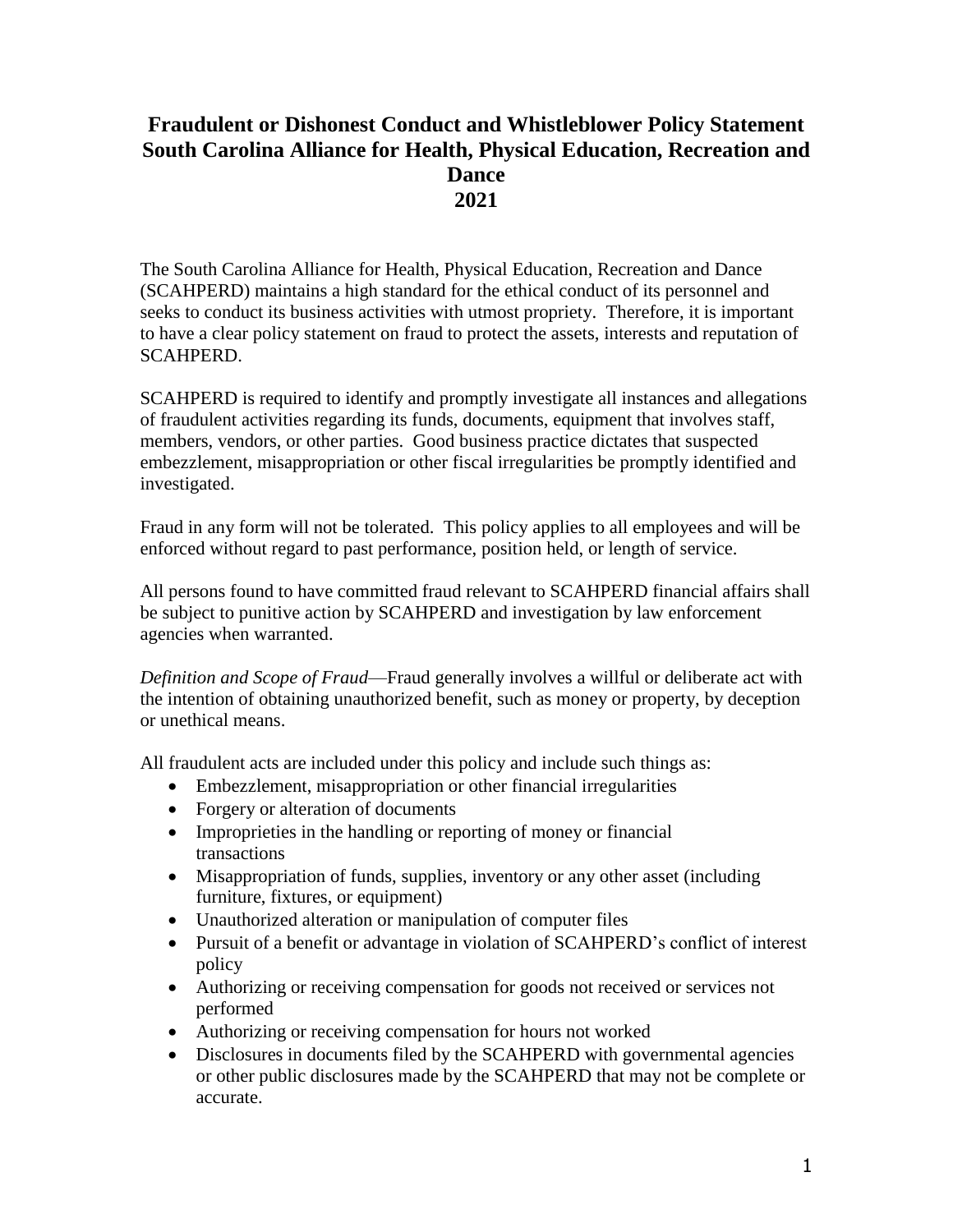## *Responsibilities*

SCAHPERD has instituted certain internal controls intended to safeguard its assets against fraudulent acts. All levels of management should be familiar with the risks and exposures inherent in their areas of responsibility and be alert for any indications of improper activities, misappropriation, or dishonest activity.

It is everyone's responsibility to report any possible fraudulent activity (i.e., a whistleblower). We recognize that employees come forward on a confidential basis. We want to make it clear that they can do so without reprisal.

### *Procedures*

### Process for Disclosure

All relevant information regarding evidenced financial misconduct should be reported to the Chief Executive Officer in writing within 60 days of the day on which he/she knew or reasonably should have known of the misconduct.

In consultation with senior management and legal counsel, the Executive Director shall consider the disclosure and take whatever action he/she determines to be appropriate under the law and circumstances of disclosure.

In case of disclosure of misconduct involving the Executive Director, the disclosure shall be directed to the President of SCAHPERD Board of Directors. In consultation with SCAHPERD's Executive Committee and legal counsel, the President or designee shall consider the disclosure and take whatever action he/she determines to be appropriated under the law and circumstances of the disclosure.

Reasonable care should be taken in dealing with suspected misconduct to avoid:

- Baseless allegations
- Premature notice to persons suspected of misconduct and/or disclosure of suspected misconduct to those not involved with the investigation
- Violations of a person's rights under the law

Accordingly, a manager or supervisor faced with suspected misconduct:

- Should not contact the person suspected to further investigate the matter or demand restitution
- Should not discuss the case with anyone other than the Executive Director, the President of SCAHPERD, SCAHPERD's attorney, or a duly authorized law enforcement officer.
- Should direct all inquiries from any attorney retained by the suspected individual to SCAHPERD's attorney